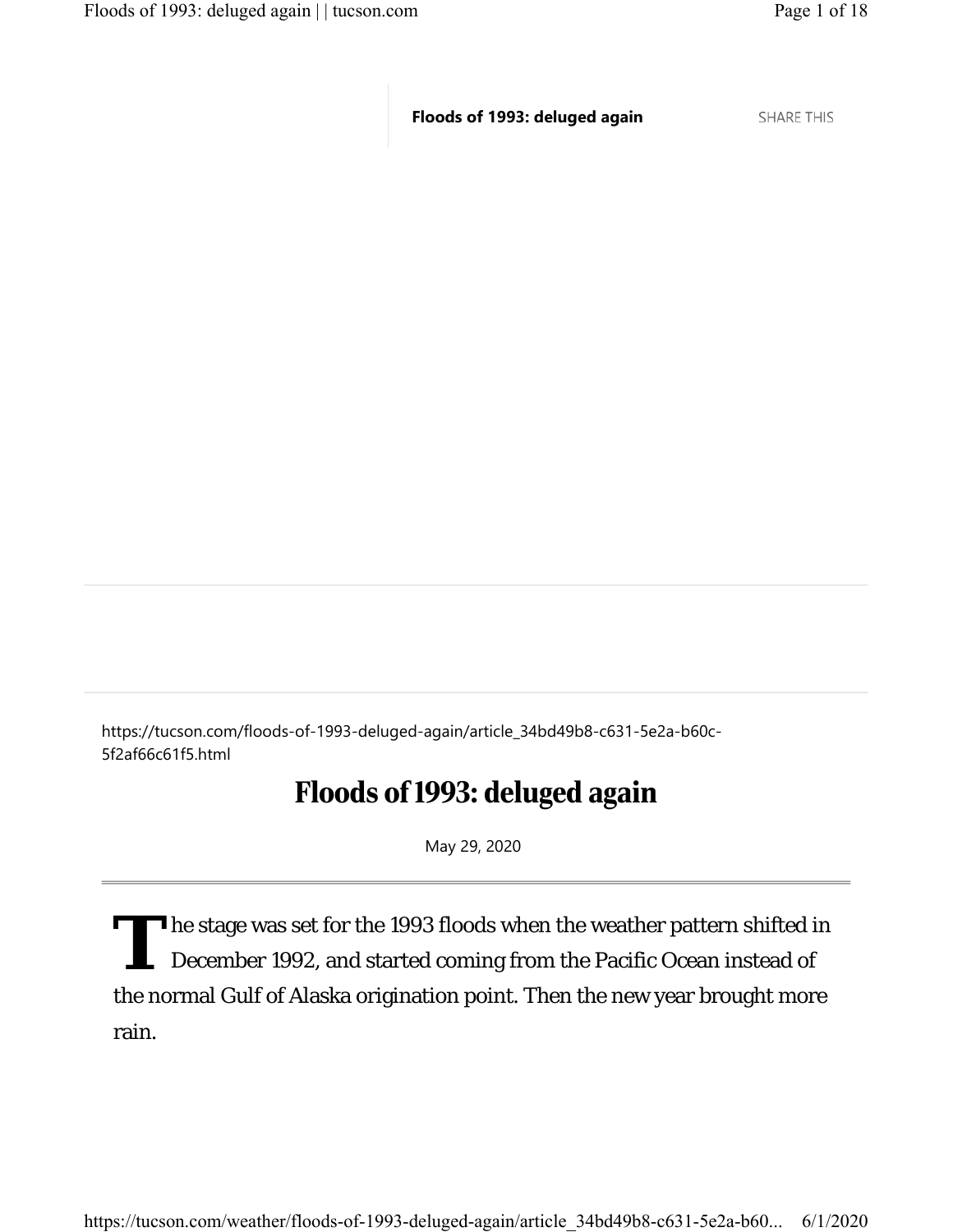5 inches in January causing the second major flood in the area in less than 10 years. **Average monthly rainfall in December and January is about an inch, but in<br><b>Floods of 1993: deluged again Floods of 1993: deluged again** SHARE THIS<br>December 1992 it totaled an official 3.47 inches, only to be followed by

"In a two week period the area was hit with several Pacific storm systems, which produced the wettest January on record and widespread flooding across the metro area," the National Weather Service's Tucson office stated in naming the 1993 floods the second most significant weather event of the 20th century.

#### **January 8, 1993: Floods strand residents on northeast side**

More than an inch of rain fell in the Tucson area Thursday, January 7 causing washes and creeks to overflow, preventing residents from reaching up to 1,000 northeast-side homes, and prompting the rescue of numerous motorists from county washes.

No serious injuries were reported late last night, but county and city officials, in anticipation of serious flooding today, set up an emergency operations center.

The Tanque Verde Wash Thursday night was running 7 feet deep in some areas — one foot lower than when it overflowed during the massive flood that waterlogged the valley in 1983, said Capt. John Karolzak of the Rural Metro Fire Department.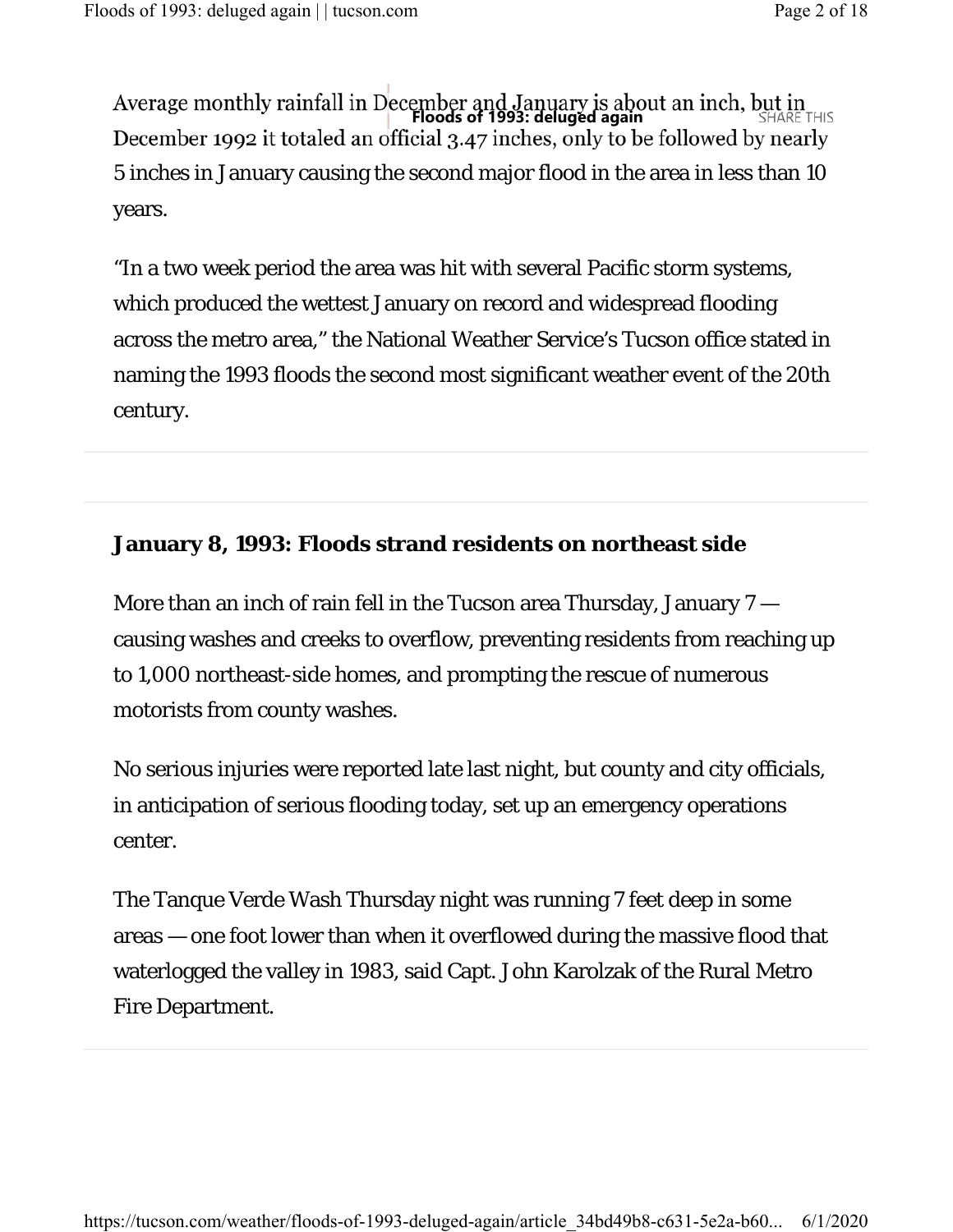**SHARE THIS** 

Motorists trying to get home in the area north and east of Houghton Road and Tanque Verde roads, were turned back, forcing them to arrange stays with friends or relatives or in hotels.

There were reports of flooding and stranded motorists in Avra Valley and the Marana area, according to the National Weather Service.

Rainfall as of 11 p.m. at Tucson International Airport was 1.19 inches, 0.92 of which had fallen since 5 p.m., according to the weather service. Mount Lemmon received more than 4 inches of snow yesterday and the Catalina Highway at milepost 6 was completely washed out, officials reported.

#### **January 9, 1993: (all the following go under jan. 9)**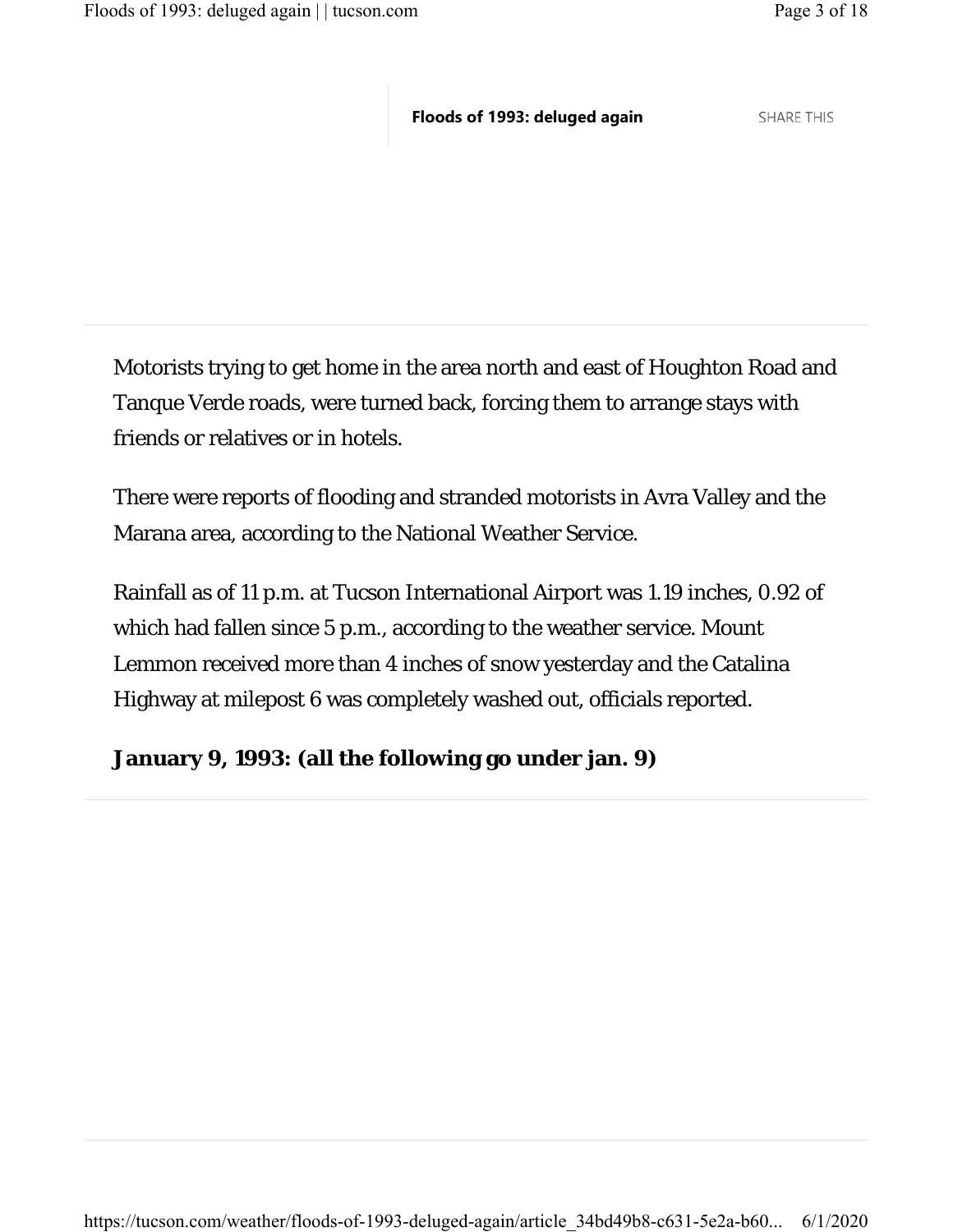# **Downpour is likely tonight, tomorrow**<br>Floods of 1993: deluged again

**SHARE THIS** 

A second storm is close on the heels of the one that soaked Tucson with 2.15 inches of rain January 7 and 8, said Randy Weber, a National Weather Service spokesman.

The new storm should arrive late today and remain through much of tomorrow, dumping an inch to 2 inches more on water-weary Tucson, he said.

Statewide, rains, which have hit the Verde and Salt rivers' watersheds the hardest — sending the Salt roaring through Phoenix at 150,000 cubic feet per second — are "a pretty rare event," said Chris Smith, a hydrologist in the U.S. Geological Survey's Tucson office. "In the Rillito, this was the second-largest flow on record."

### **Symington declares state of emergency**

After a week's worth of rain flooded the state with up to 8 inches of rain, sending thousands of Arizonans fleeing homes and businesses, Gov. Fife Symington declared a state of emergency yesterday.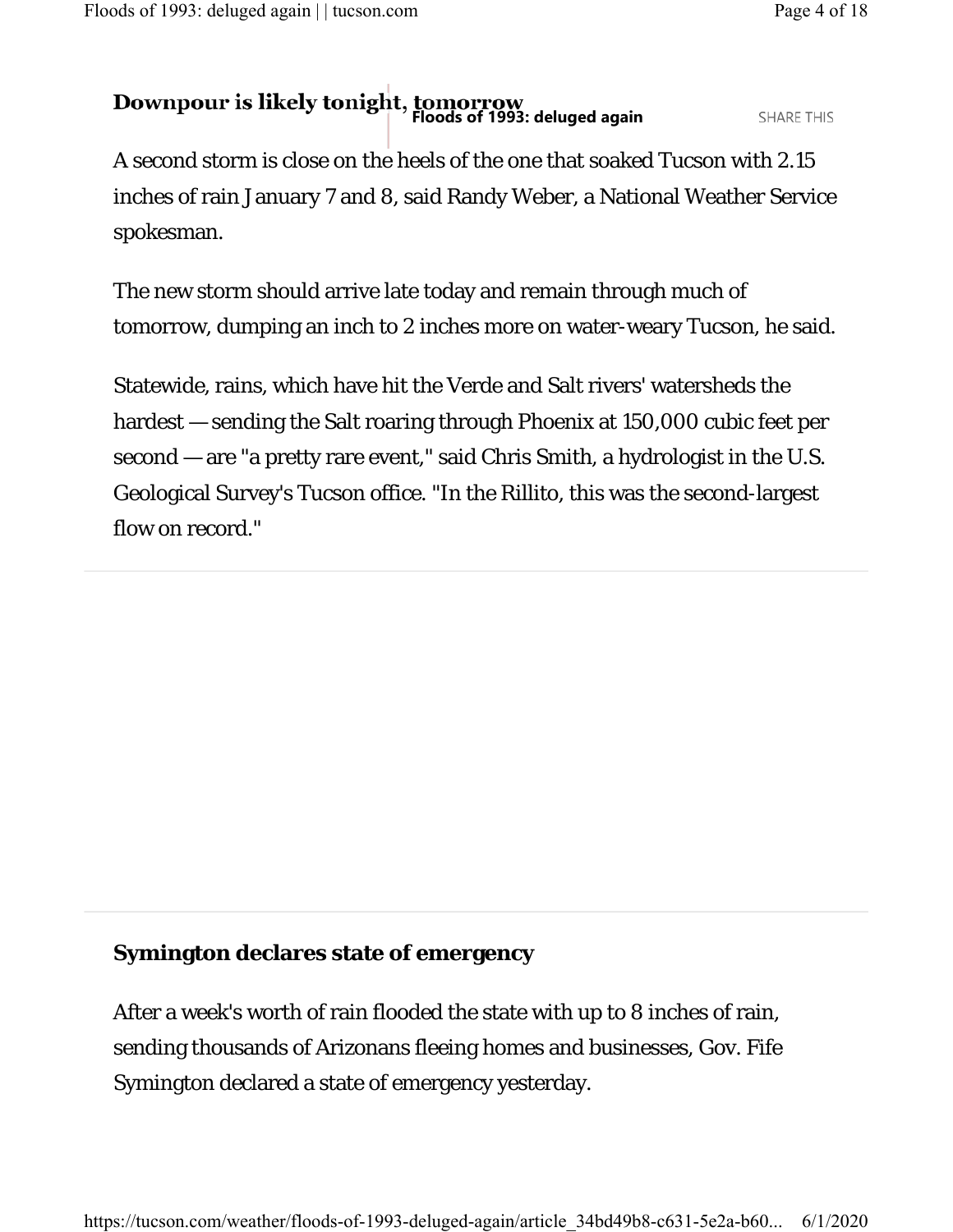Bridges were damaged. Homes and businesses were flooded, sewage<br>**Floods of 1993: deluged again** SHARF THIS overflowed and power was out in spots throughout Arizona as residents braced for what could be the worse to come.

In Clifton, near the New Mexico border, residents were reliving bad memories from the 1983 floods that devastated the town.

Yesterday, about half the town's 2,840 residents were evacuated or voluntarily left their homes along the cresting San Francisco River, which was sending debris-filled waters perilously close to the town's main bridge, said Town Manager Mark Fooks.

#### **Rescuers help homeowners, as well as Humvee, horses**

Neither Humvees nor horses were a match for yesterday's stormy weather.

"We're stuck! Stuck bad!" yelled Airman Michael Murphy seconds after he drove a Humvee, a not-quite-all-terrain military vehicle, into a flood-soaked bog near the raging waters of Sabino Creek.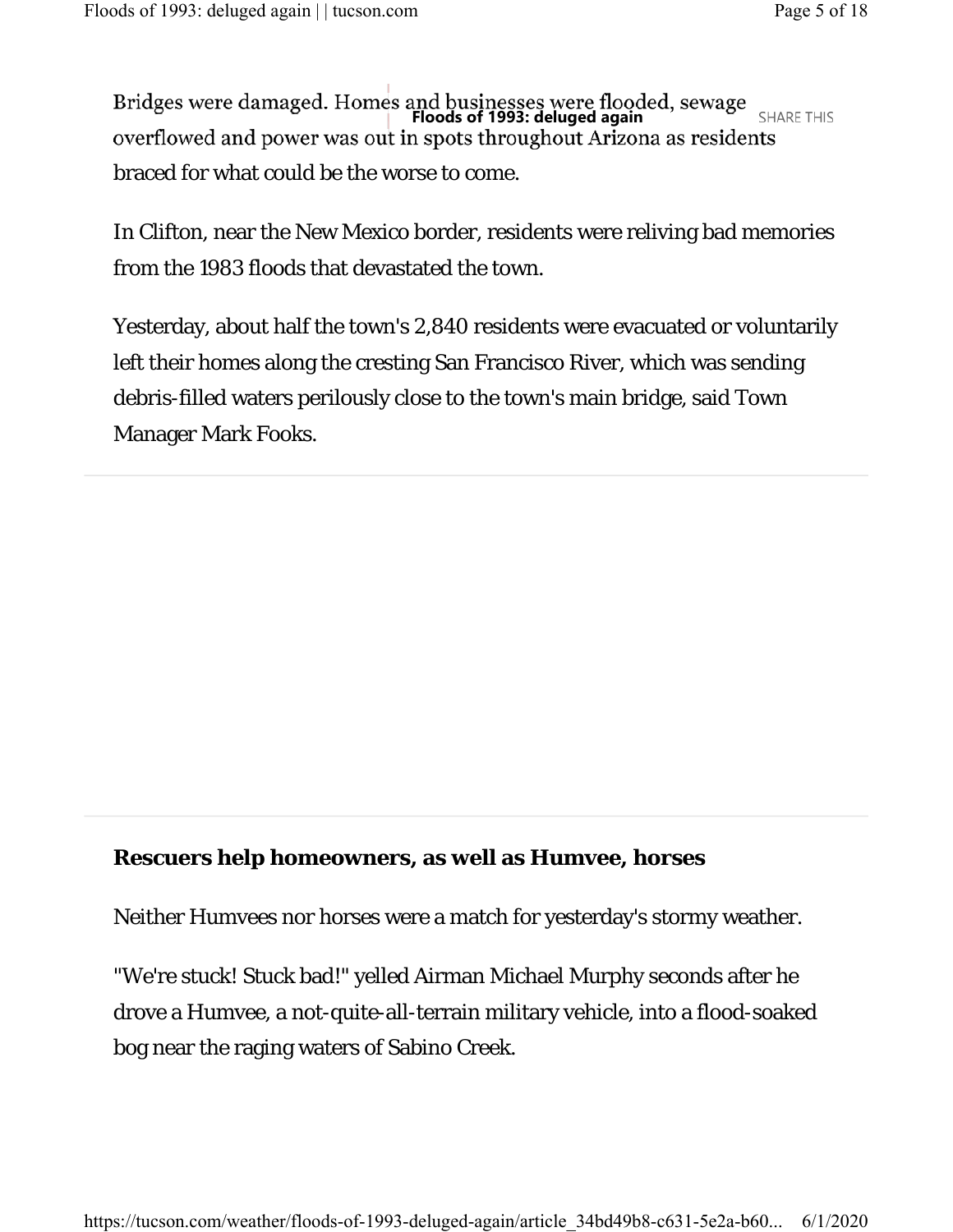homeowners and rescued stranded horses in northeast-side neighborhoods. **Fortunately, the hamstrung Humvee was the only casualty of an aid mission**<br>**Floods of 1993: deluged again**<br>in which several airmen from Davis-Monthan Air Force Base helped harried

Their efforts were part of a countywide scramble to cope with flooding washes, surging rivers, closed streets and utility problems flushed upon the Tucson area by recent heavy rains.

Elsewhere around the valley, law enforcement officers, rescue teams, helicopter crews and thousands of residents did their best to stay above water and help others do the same.

#### **Swollen Gila still threat to Winkelman**

WINKELMAN — For the second straight night, authorities evacuated people from this mining town as the swollen Gila River continued to threaten their homes.

About half of the 250 residents evacuated Thursday night were returning to their homes last night when a power outage occurred, an earthen dike failed and authorities ordered them out again.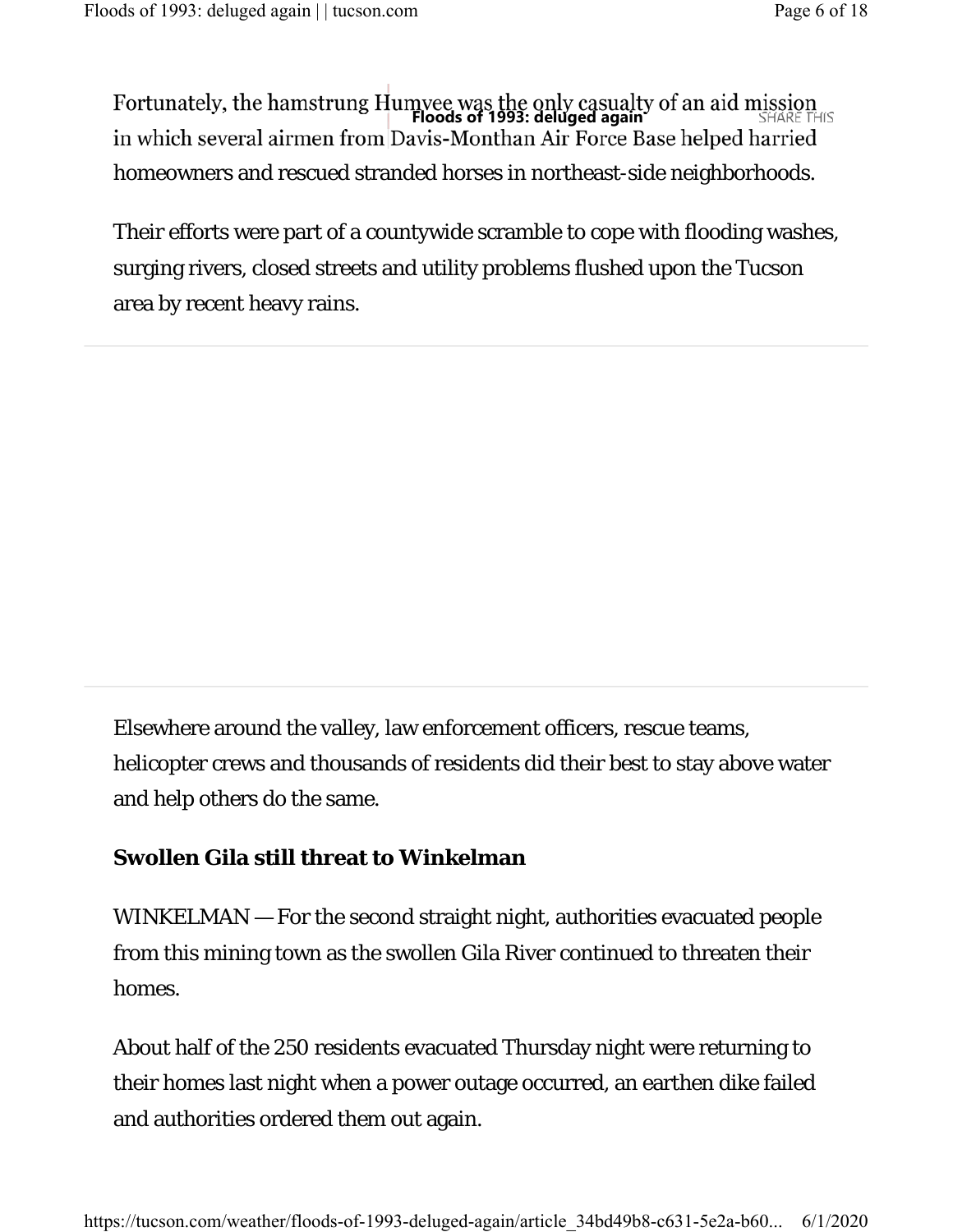"A lot of people don't want to live down here anymore," said Mary Aranda as<br>**Floods of 1993: deluged again**<br>she tried to salvage belongings from her mud-splattered living room.

The evacuation of 53 homes last night came just as people were venturing back into Winkelman Flats, a low-lying area separated from the rest of town by Arizona 77.

The dike here failed about two hours after officials 20 miles upstream at Coolidge Dam began releasing water from San Carlos Lake at 2,000 cubic feet per second, up from 1,500 cubic feet per second earlier in the day, said Carmen Corso, Gila County Emergency Services director.

A 1989 Interior Department report called Coolidge Dam the most dangerous federal dam in the nation. The dam is undergoing repairs, and its reservoir, San Carlos Lake, is being kept below 80 percent of capacity to keep the dam intact.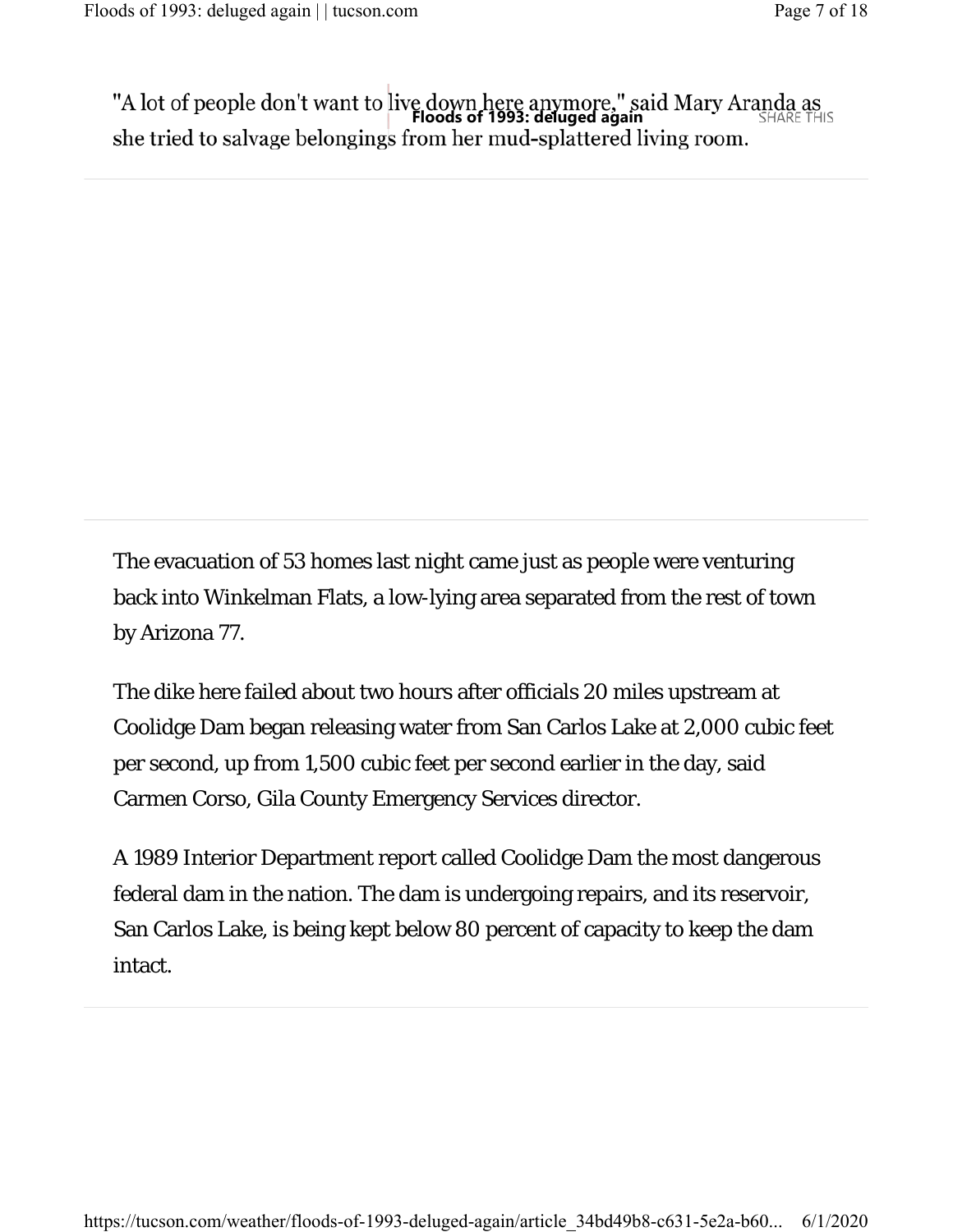**SHARE THIS** 

The Gila ran past Winkelman late last night at about 3,000 cubic feet per second, or roughly twice its normal flow, Corso estimated.

#### **January 10, 1993 — Opened roads bring families back together**

Life across the city began returning to normal Saturday, January 9, as some previously flooded roads reopened, but Tucsonans kept an eye on water levels as they waited for a second wave of rain to hit.

Starting about midmorning, a new storm is expected to dump up to 2 inches of rain in some locations, including Pima County. A flood and flash-flood watch will be in effect statewide.

Residents on the northeast side who were kept from their homes by flooding on Friday were once again able to cross East Fort Lowell Road at Agua Caliente Wash yesterday afternoon.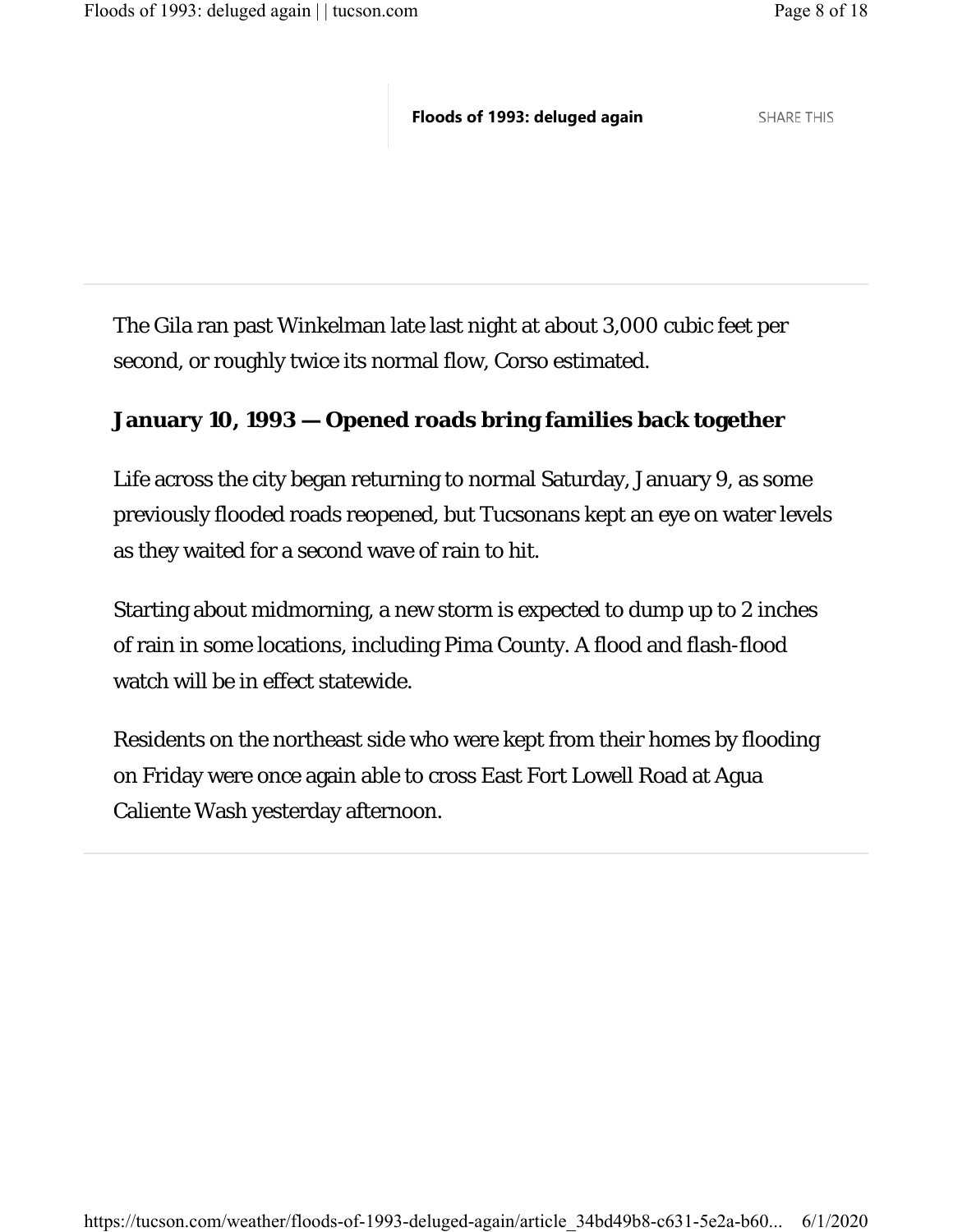Army National Guard trucks ferried people across the Agua Caliente. By 2 p.m., residents were able to cross in their own vehicles, braving fast currents and water as deep as 2 feet in some spots.

Fort Lowell Road, narrowed to one lane, became the bridge reuniting families separated by the flood.

Louis Belden and his wife, Susie, were able to cross the wash yesterday morning and rejoin their five children, who range in age from 2 to 15.

Belden said he and his wife left at about 5:30 p.m. Thursday to get groceries. They were able to safely cross Agua Caliente at Tanque Verde. But half an hour later, the water had risen to an uncrossable level.

So they checked into a hotel and called the kids, putting 15-year-old Ian in charge.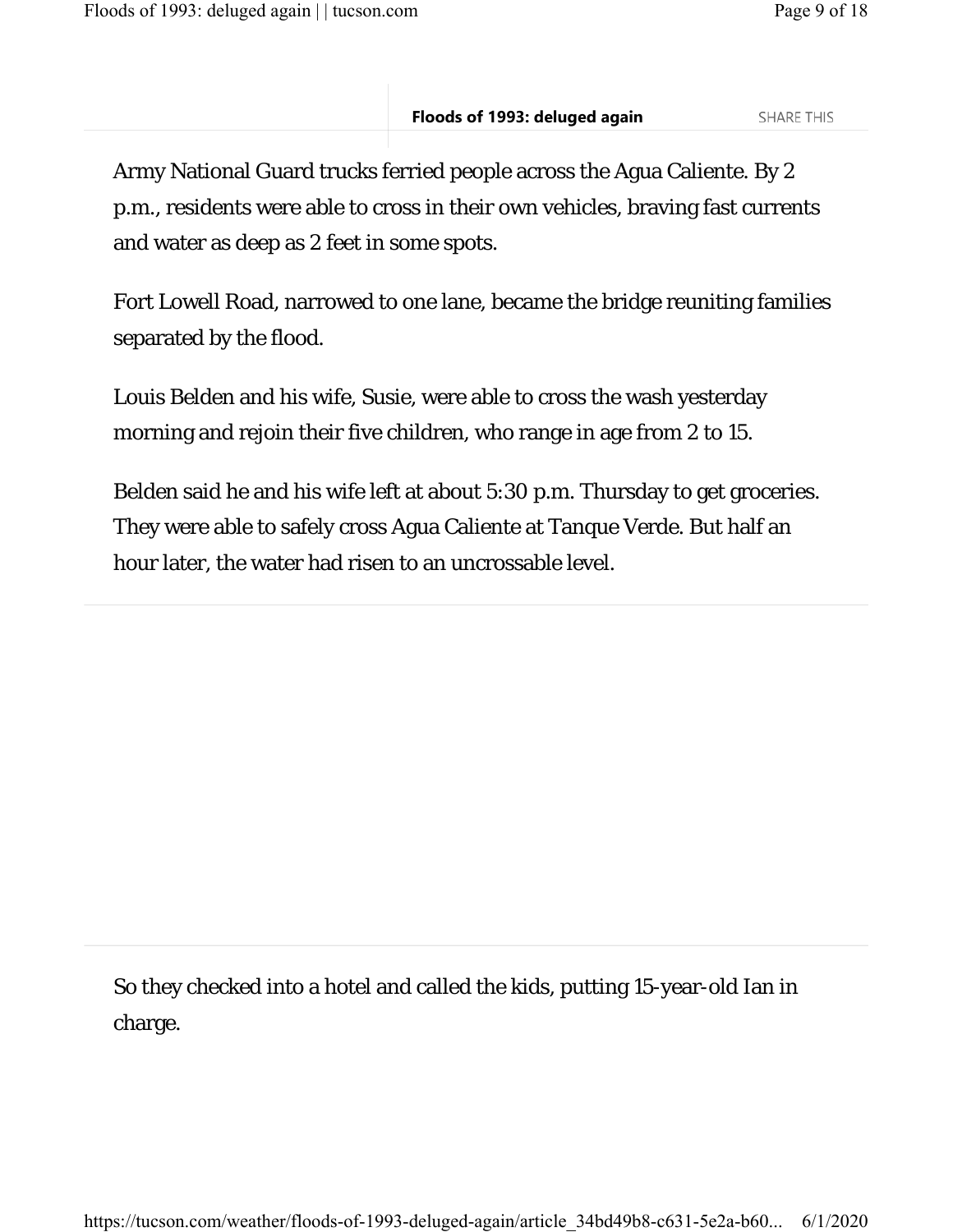**Things went well the first night, Ian said. But Friday, he and his siblings were Floods of 1993: deluged again** evacuated as a precaution by sheriff's deputies and taken to the Red Cross Shelter at Tanque Verde Elementary School, 2300 N. Tanque Verde Loop Road.

He said no one was scared, not even his 2-year-old sister, Lindsey.

"It was pretty exciting," Ian said.

Many residents took advantage yesterday of the brief reprieve from the rain, riding horses or pedaling bicycles on muddy streets. One group of enterprising youngsters set up a stand across from Tanque Verde Elementary School advertising bikes for rent. One girl displayed a sign that read, "\$1.00 to the wash and back."

Across town on the city's northwest side, workers at Pima County's abandoned vehicle yard in the 5700 block of North Camino de la Tierra had no time to take a leisurely bike ride to check out the washes.

They were busy using a backhoe and tractor to pull junked cars from the northern edge of the property on the southern bank of the Rillito Creek.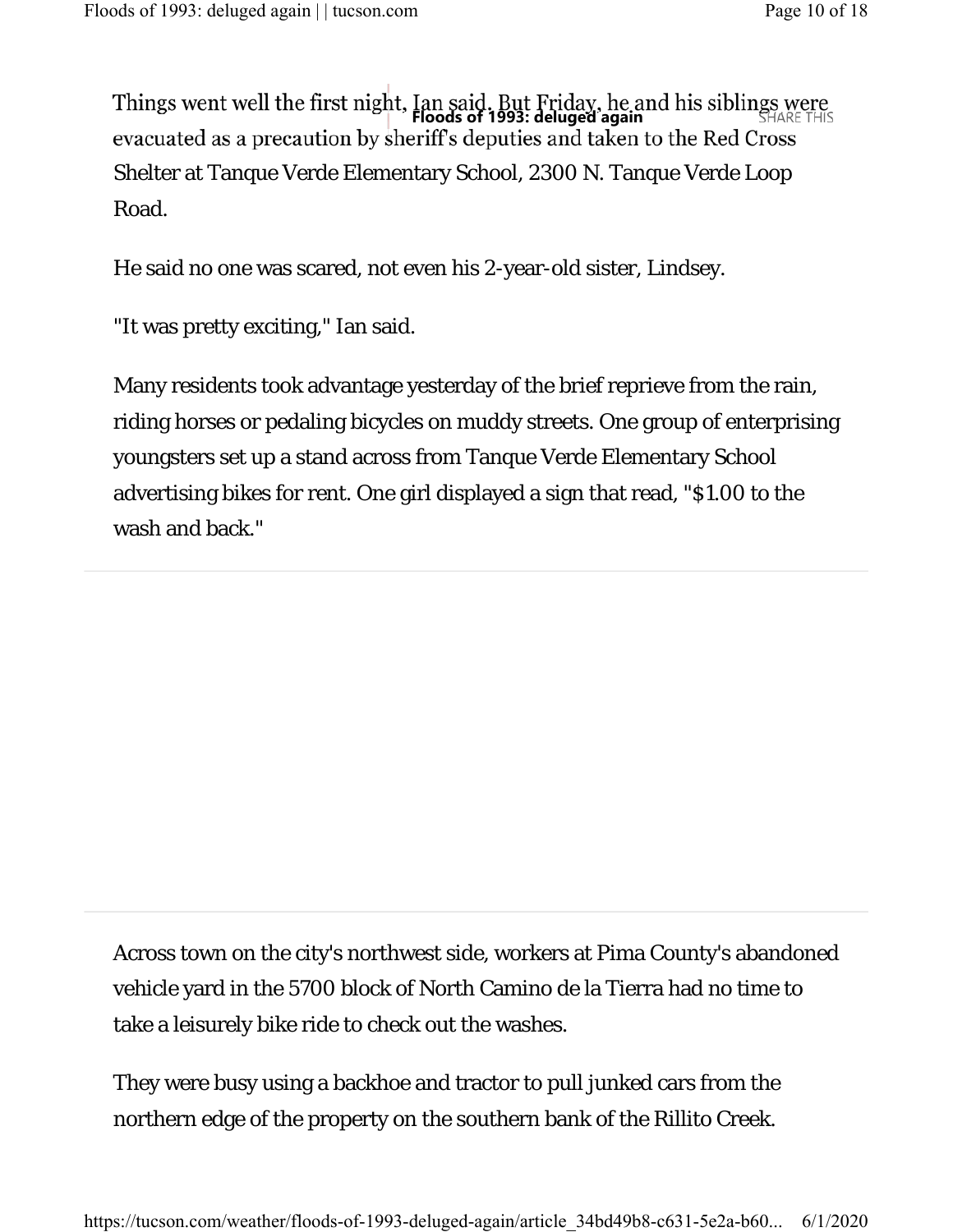**TWe lost about six cars so far," said Ronald Johnson, the owner of Hawkeye**<br>**Floods of 1993: deluged again** Enterprises, which is under contract to store abandoned cars for the county.

Dozens of residents stood along muddy embankments, watching water race along the normally dry Rillito.

By midday, officials reopened most of the westside bridges over the Rillito and Santa Cruz rivers.

Roads were muddy in Rillito, a small community of mostly mobile homes and dirt roads just south of Marana, which so far has escaped flooding. Rillito suffered severe damage in the October 1983 flood.

Across the area, hundreds of motorists ignored barricades and signs alerting drivers that wash crossings were closed, authorities said. Although no cars were washed away and no one was reported stranded, the Pima County Sheriff's Department put deputies at flooded wash crossings to keep drivers out.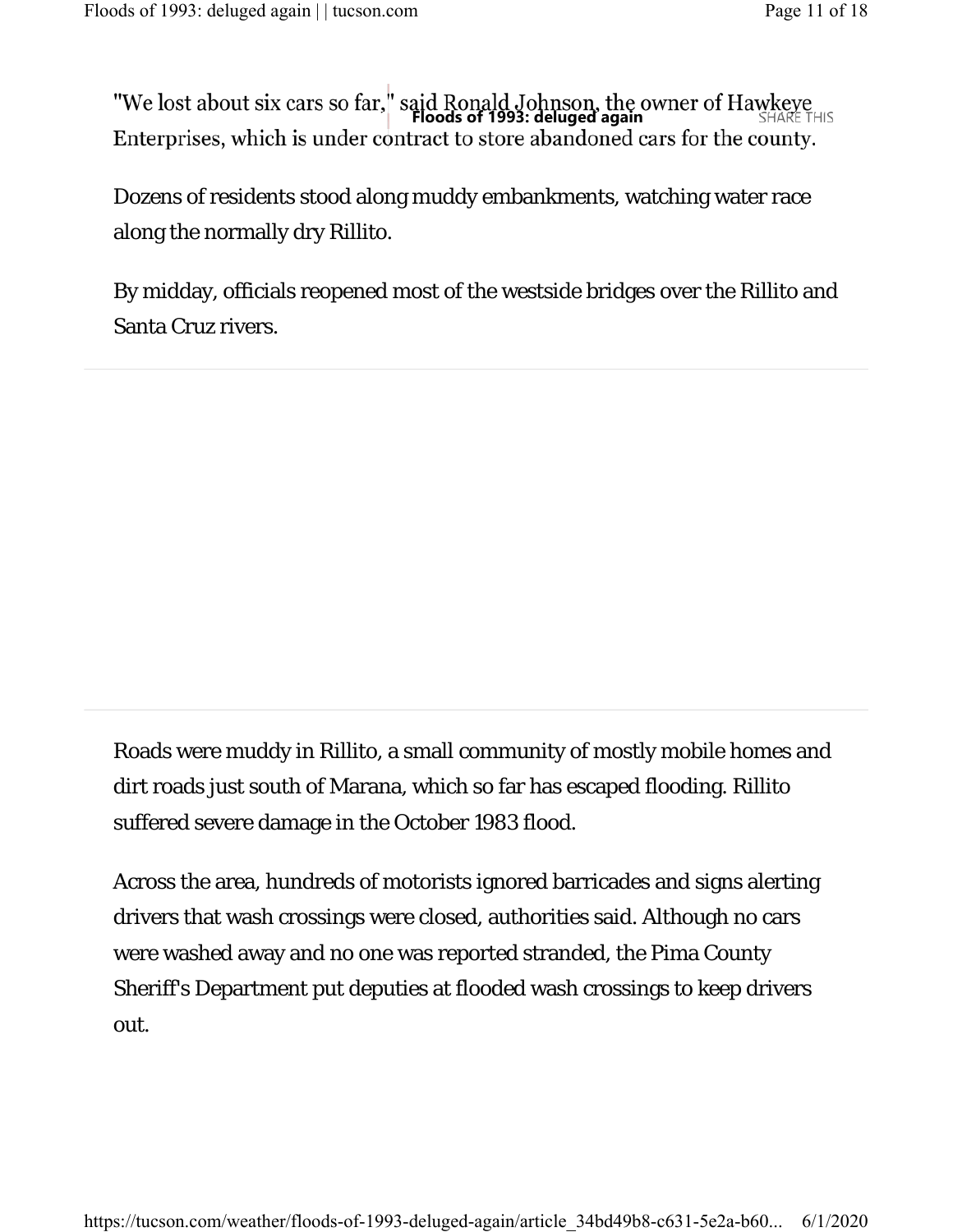Tit's been a big problem," said Sgt. Maggie Saravo, of the Sheriff's<br>**Floods of 1993: deluged again SHARE THIS** Department's Rincon District. "People are very angry about being kept from crossing washes."

#### **January 15, 1993 — Rain relents, could return on Sunday**

The rain has stopped for now, but Tucson residents should be prepared for another wave beginning Sunday night, January 17 or Monday morning, January 18.

It's not over by a long shot, said Paul Bartolome, meteorological technician for the weather service.

Tucson has had 3.22 inches of rainfall since January 1. Normal rainfall at this time of year usually hovers around four-tenths of an inch, he said. Last year also was wetter than normal, with 16.42 inches of rain. The normal yearly average is 11.14 inches.

Bartolome said the new rains could last about a day and a half, but there is no way yet to predict their intensity.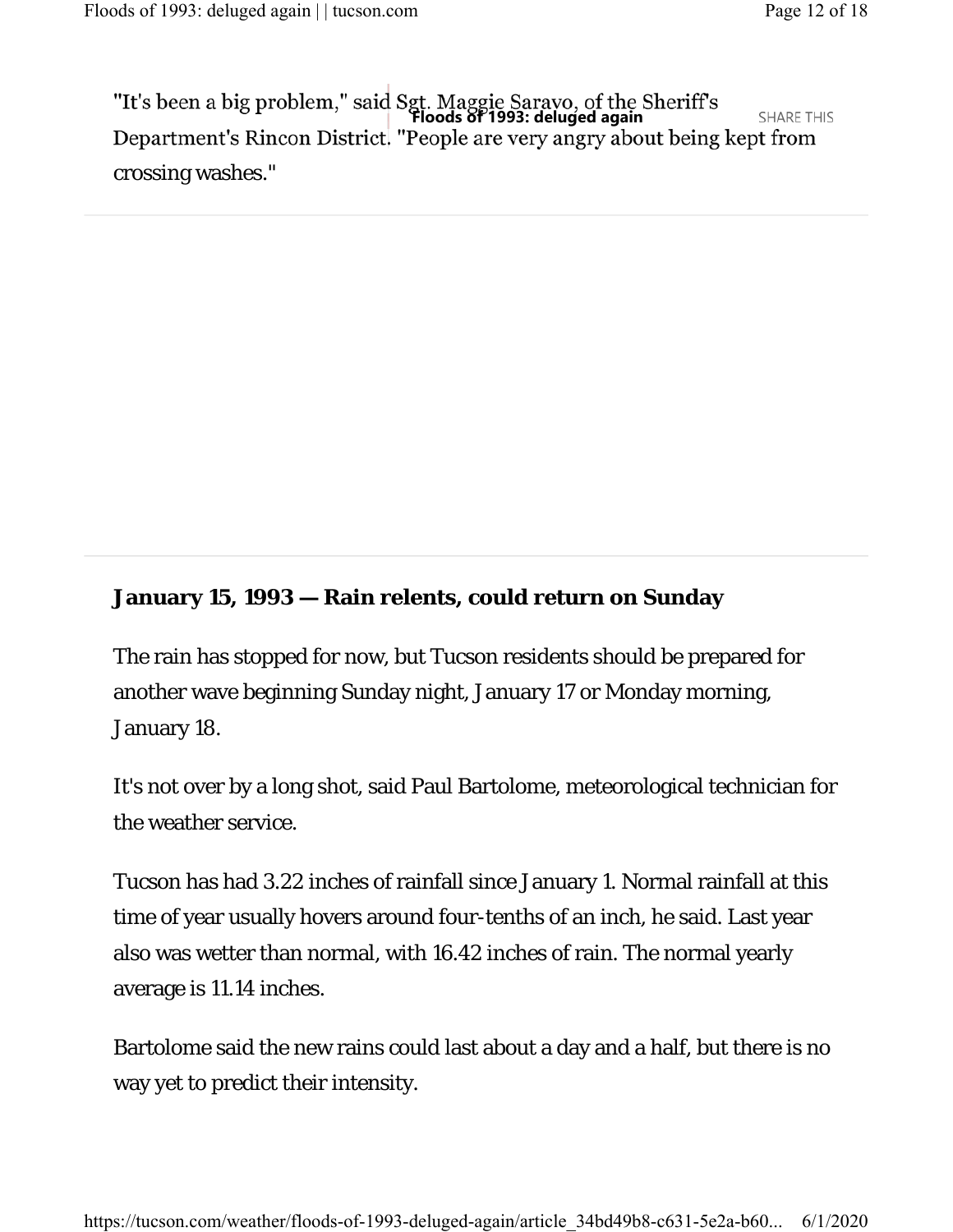**SHARE THIS** 

However, it shouldn't take too much to cause problems with traffic and flooding.

"The ground's pretty well soaked right now," he noted.

**January 19, 1993:**

#### **Rain again isolates northeast-side here**

Rain Monday, January 18, again isolated about 2,500 residents on Tucson's northeast side, while the swollen Santa Cruz River caused evacuations south of Tucson as well as in the Marana area.

Tucson residents in the areas of Bel Aire, Forty-Niners Country Club Estates and La Cebadilla were encouraged to voluntarily evacuate to a shelter set up at Tanque Verde Elementary School by the American Red Cross, said a Pima County Sheriff's Department spokesman. The isolated areas fall between the Tanque Verde and Agua Caliente washes.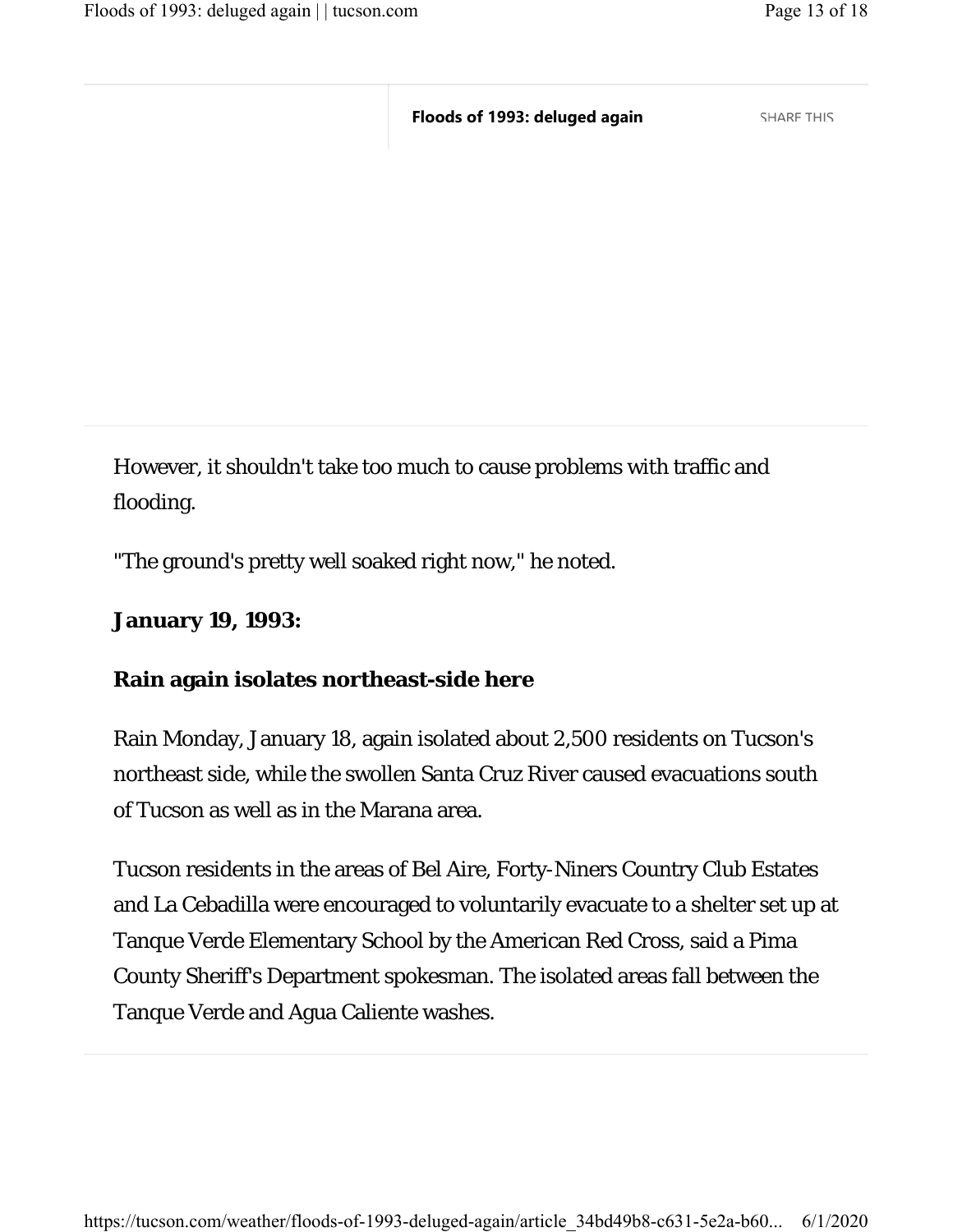**SHARE THIS** 

National Weather Service specialist Paul Bartolome, in Tucson, said nearly 1 inch of rain fell in a span of 2½ hours yesterday afternoon at Tucson International Airport. As of 9 p.m., 1.32 inches had fallen for the day, he said.

That topped the year's previous single-day high mark of Jan. 7, when 1.21 inches of rain were recorded at the airport.

#### **200 evacuated in Sonora**

Residents of three Sonoran communities were in a state of alert yesterday after river flooding caused evacuations and damage.

Heavy rains caused 200 families to flee homes on Monday, January 18, in Magdalena, Imuris and Santa Ana, about 50 miles south of Nogales, said Luis Alfonso Salcida, deputy director of Civil Protection in Hermosillo. No casualties were reported, he said.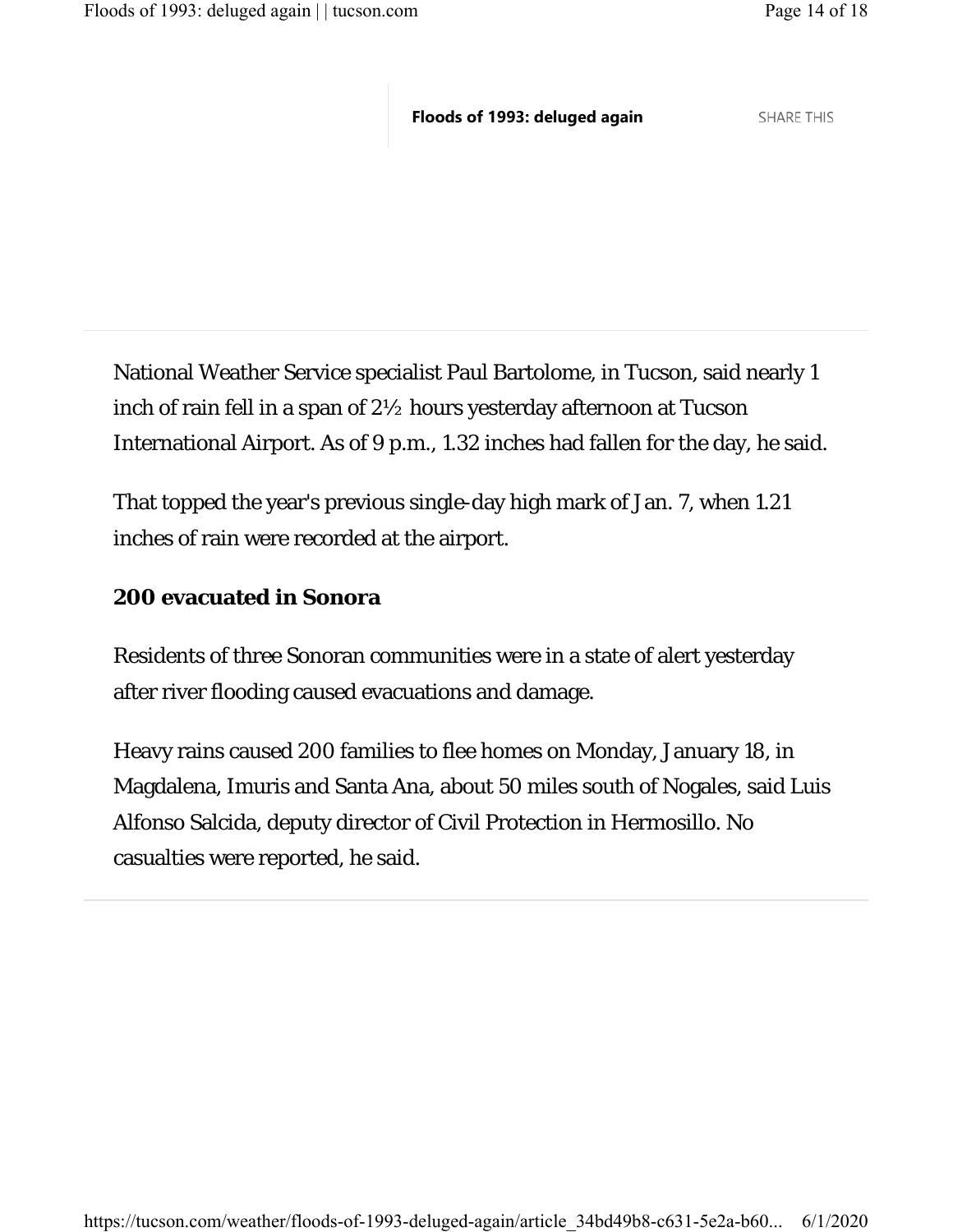"The situation is calming down because the rains let up," Salcida said yesterday. "But there's still an alert situation because there's a forecast for rain."

The agency is still determining the number of residents left homeless by the flooding of the Rio Magdalena in the three areas, Salcida said.

While the flooding is a hardship, the communities are not overwhelmed by the situation, Salcida said. "Everything is under control. The problems have not exceeded their capacity to respond to them."

#### **State disaster declared**

Floodwaters chased hundreds of Southern Arizonans from their homes yesterday as President Bush declared the state a disaster area.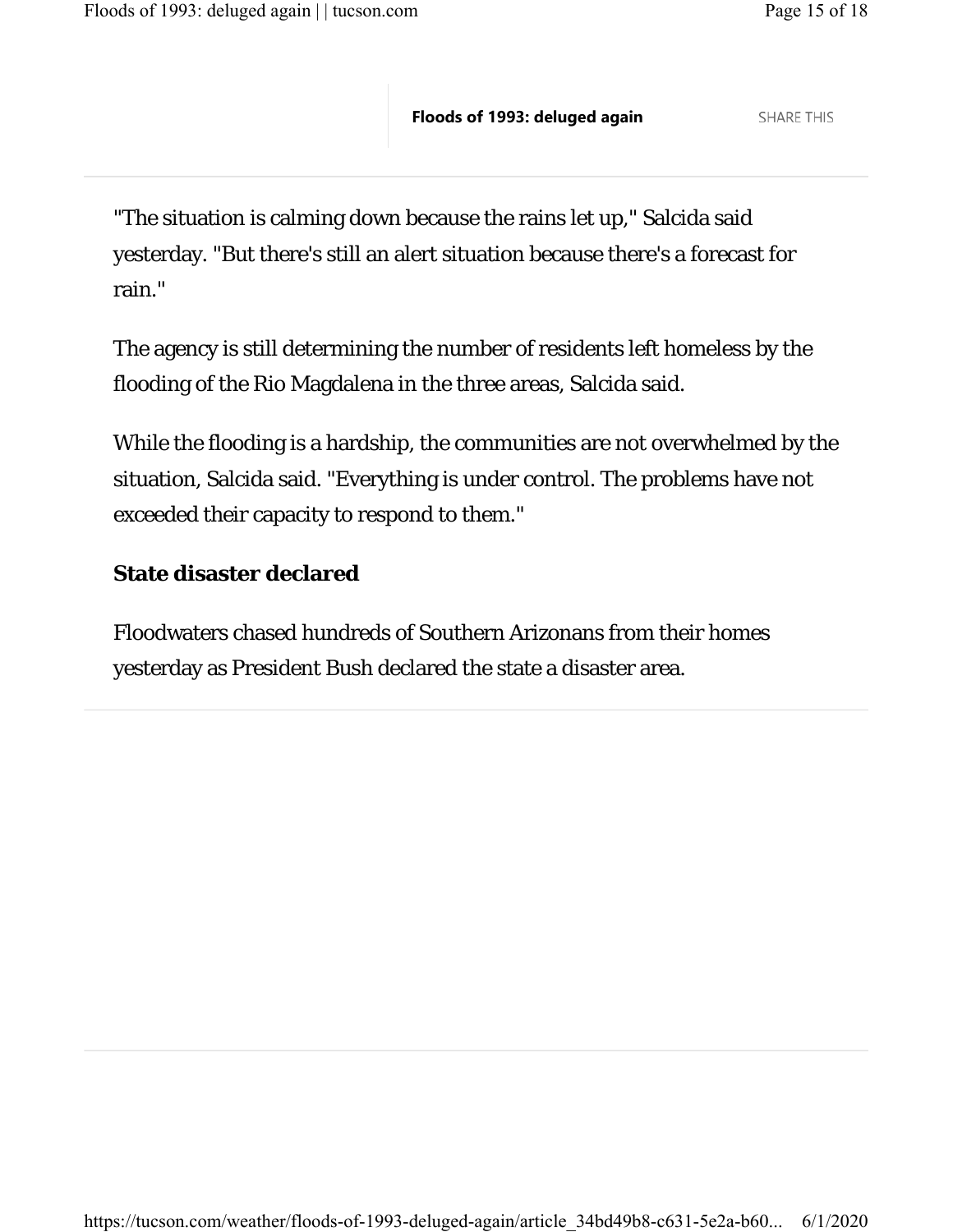statewide. The federal assistance will come in as the rains move out, since the forecast<br>**Floods of 1993: deluged again**<br>calls for the first extended period of dryness following 14 straight days of rain

Preliminary damage estimates stand between \$56 million and \$59 million statewide. That includes \$24 million in damage to public facilities, \$18 million in damage to Indian property, and \$5.5 million in damage to residences.

## **January 21, 1993: Record flow from Coolidge Dam threatens to shut I-10**

Record water discharges from the Coolidge Dam, caused by two weeks of rain in the state, threatened to close Interstate 10 at the Gila River crossing between Tucson and Phoenix yesterday.

Meanwhile, those in flooded areas in and around Tucson gained limited access to the rest of the city. The Catalina Highway also remained closed yesterday because of a rock slide Tuesday night near the base of the Santa Catalina Mountains.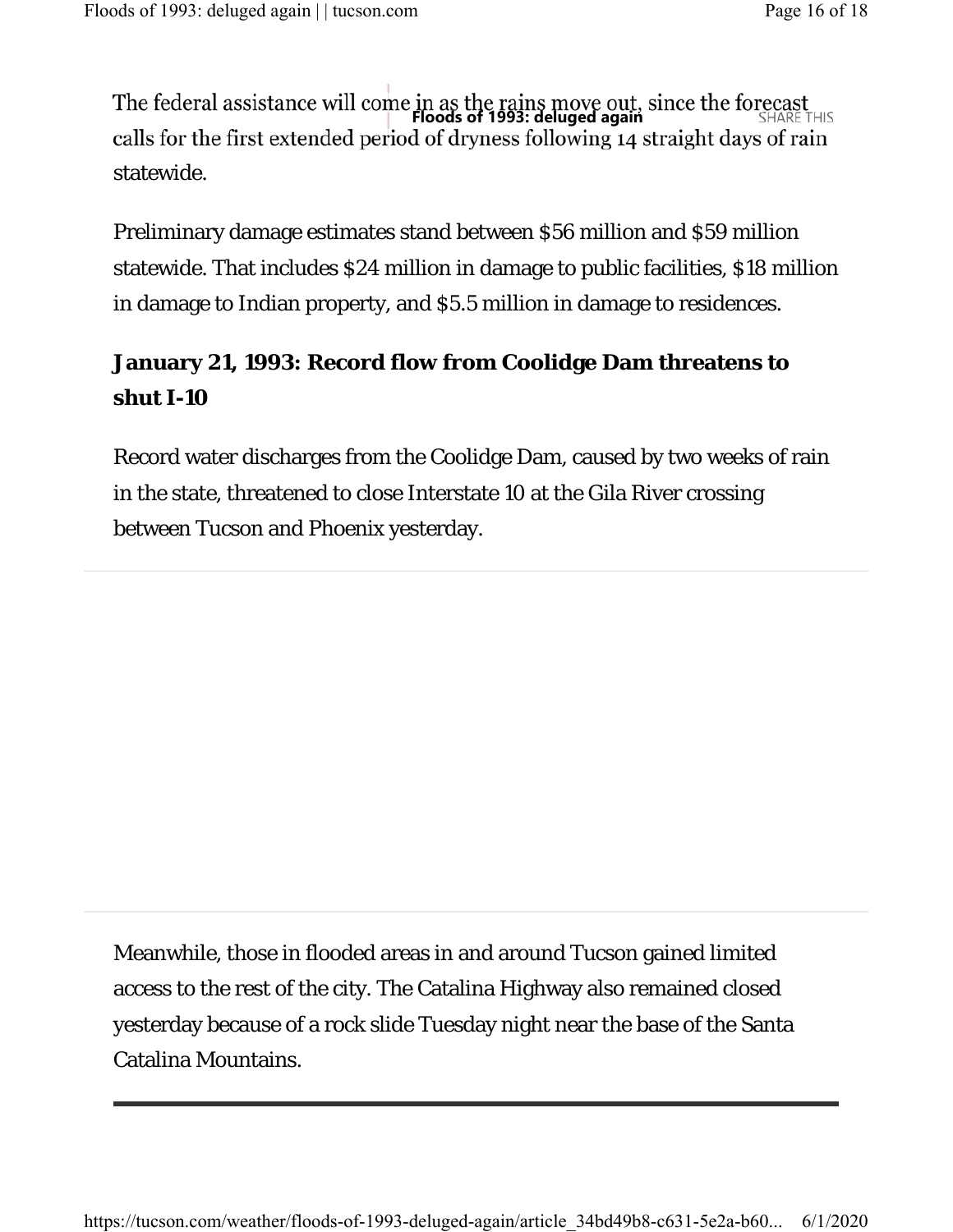**SHARE THIS** 

**Floods of 1993: deluged again**<br>Get local news delivered to your inbox!

#### Email Address Sign up!

\* I understand and agree that registration on or use of this site constitutes agreement to its user agreement and privacy policy.

## Related to this story

## Pima County's Loop trails travel to Lake Winnebago

Mar 6, 2016

## City plans intersection work at 22nd and Houghton

Mar 7, 2016